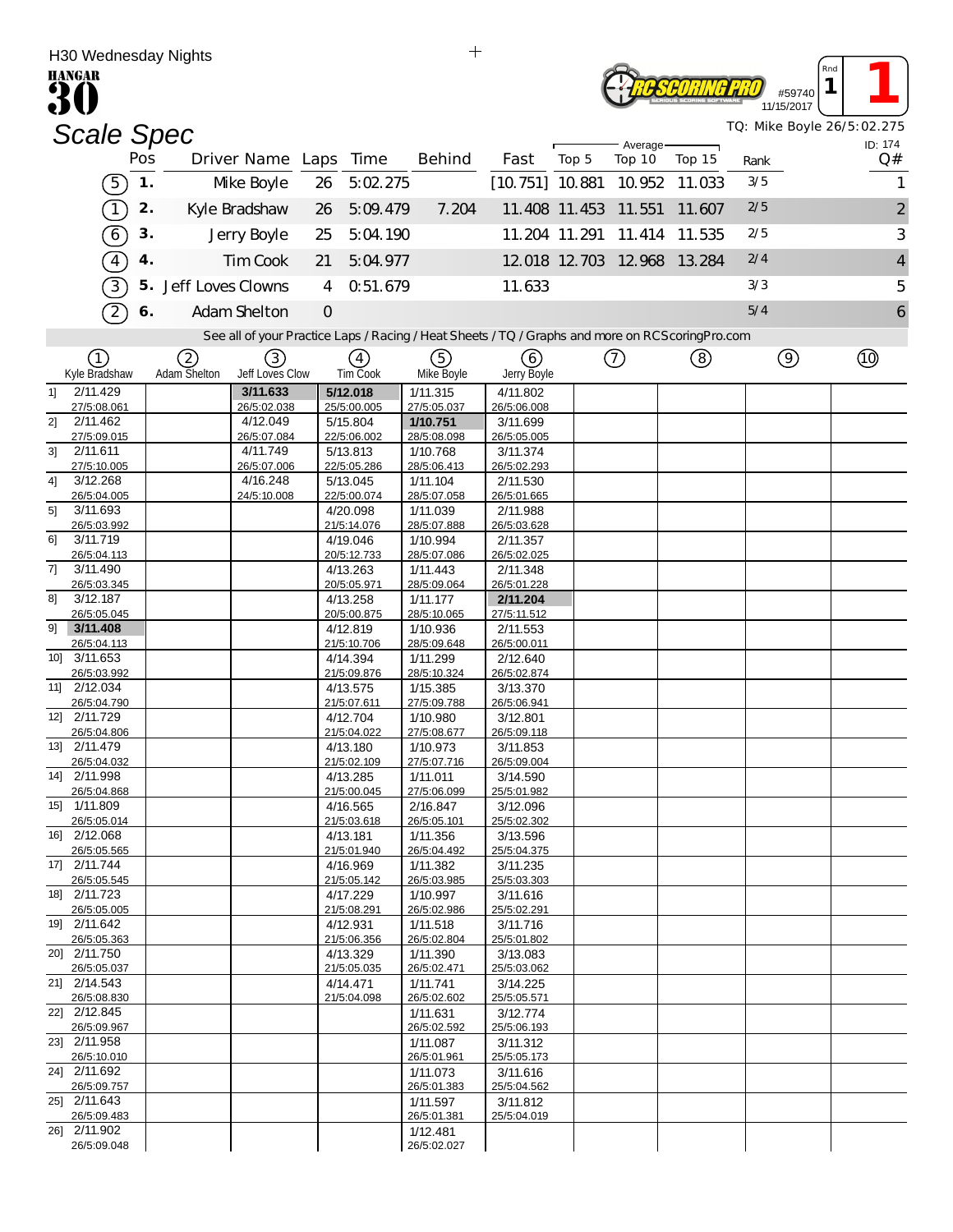|        | H30 Wednesday Nights                                                                                    |     |                         |                         |      |                                                                                                 | $\mathrm{+}$  |              |                |       |                      |          |                               |      |                           |                              |                         |
|--------|---------------------------------------------------------------------------------------------------------|-----|-------------------------|-------------------------|------|-------------------------------------------------------------------------------------------------|---------------|--------------|----------------|-------|----------------------|----------|-------------------------------|------|---------------------------|------------------------------|-------------------------|
|        | <b>HANGAR</b>                                                                                           |     |                         |                         |      |                                                                                                 |               |              |                |       |                      |          |                               |      | #59740                    | Rnd                          |                         |
|        |                                                                                                         |     |                         |                         |      |                                                                                                 |               |              |                |       |                      |          |                               |      | 11/15/2017                | TQ: Gary Bennett 22/5:11.186 |                         |
|        | <b>Novice</b>                                                                                           |     |                         |                         |      |                                                                                                 |               |              |                |       |                      | Average- |                               |      |                           | ID: 177                      |                         |
|        |                                                                                                         | Pos |                         |                         |      | Driver Name Laps Time                                                                           | Behind        |              | Fast           | Top 5 | Top 10               |          | Top 15                        | Rank |                           | Q#                           |                         |
|        | $\left(4\right)$                                                                                        | 1.  |                         | Gary Bennett            |      | 5:11.186<br>22                                                                                  |               |              |                |       |                      |          | [12.991] 13.341 13.569 13.772 | 1/5  |                           |                              | 1                       |
|        | $\mathfrak{D}% _{T}=\mathfrak{D}_{T}\!\left( a,b\right) ,\ \mathfrak{D}_{T}=C_{T}\!\left( a,b\right) ,$ | 2.  |                         | Paul Nortness           |      | 5:05.628<br>20                                                                                  |               |              |                |       |                      |          | 13.302 13.746 14.149 14.494   | 2/5  |                           |                              | $\overline{\mathbf{c}}$ |
|        | 3)                                                                                                      | 3.  |                         | Fritz Golla             |      | 18<br>4:22 552                                                                                  |               |              |                |       |                      |          | 13.459 13.844 14.032 14.262   | 2/5  |                           |                              | 3                       |
|        |                                                                                                         | 4.  |                         | Ryan Yasuda             |      | 3:53.925<br>12                                                                                  |               |              |                |       | 16.756 18.213 19.043 |          |                               | 1/1  |                           |                              | 4                       |
|        |                                                                                                         |     |                         |                         |      | See all of your Practice Laps / Racing / Heat Sheets / TQ / Graphs and more on RCScoringPro.com |               |              |                |       |                      |          |                               |      |                           |                              |                         |
|        | (1)                                                                                                     |     | 2                       | (3)                     |      | (4)                                                                                             | (5)           |              | ⊙              |       | (7)                  |          | (8)                           |      | $\circledcirc$            | <b>to</b>                    |                         |
|        | Ryan Yasuda                                                                                             |     | Paul Nortness           | Fritz Golla             |      | Gary Bennett                                                                                    |               |              |                |       |                      |          |                               |      |                           |                              |                         |
| 11     | 4/20.322<br>15/5:04.008                                                                                 |     | 3/17.108<br>18/5:07.098 | 2/15.265<br>20/5:05.004 |      | 1/13.878<br>22/5:05.036                                                                         |               |              |                |       |                      |          |                               |      |                           |                              |                         |
| 2]     | 4/22.437                                                                                                |     | 3/20.238                | 2/17.214                |      | 1/14.955                                                                                        |               |              |                |       |                      |          |                               |      |                           |                              |                         |
|        | 15/5:20.007                                                                                             |     | 17/5:17.475             | 19/5:08.056             |      | 21/5:02.715                                                                                     |               |              |                |       |                      |          |                               |      |                           |                              |                         |
| 31     | 4/18.789<br>15/5:07.075                                                                                 |     | 3/15.623<br>17/5:00.163 | 2/14.165<br>20/5:10.933 |      | 1/13.738<br>22/5:12.018                                                                         |               |              |                |       |                      |          |                               |      |                           |                              |                         |
| 41     | 4/21.059                                                                                                |     | 3/14.370                | 2/14.927                |      | 1/12.991                                                                                        |               |              |                |       |                      |          |                               |      |                           |                              |                         |
| 51     | 15/5:09.787<br>4/16.756                                                                                 |     | 18/5:03.003<br>3/14.778 | 20/5:07.085<br>2/14.369 |      | 22/5:05.058                                                                                     |               |              |                |       |                      |          |                               |      |                           |                              |                         |
|        | 16/5:17.952                                                                                             |     | 19/5:12.056             | 20/5:03.076             |      | 1/14.411<br>22/5:07.868                                                                         |               |              |                |       |                      |          |                               |      |                           |                              |                         |
| 61     | 4/18.255                                                                                                |     | 3/14.111                | 2/13.844                |      | 1/13.239                                                                                        |               |              |                |       |                      |          |                               |      |                           |                              |                         |
| 71     | 16/5:13.653<br>4/20.266                                                                                 |     | 19/5:04.728<br>3/13.500 | 21/5:14.023<br>2/14.509 |      | 22/5:05.103<br>1/13.835                                                                         |               |              |                |       |                      |          |                               |      |                           |                              |                         |
|        | 16/5:15.154                                                                                             |     | 20/5:13.514             | 21/5:12.087             |      | 22/5:05.014                                                                                     |               |              |                |       |                      |          |                               |      |                           |                              |                         |
| 81     | 4/18.995                                                                                                |     | 3/16.366                | 2/14.332                |      | 1/13.555                                                                                        |               |              |                |       |                      |          |                               |      |                           |                              |                         |
| 91     | 16/5:13.076<br>4/18.950                                                                                 |     | 20/5:15.225<br>3/18.384 | 21/5:11.377<br>2/13.920 |      | 22/5:04.015<br>1/14.200                                                                         |               |              |                |       |                      |          |                               |      |                           |                              |                         |
|        | 16/5:12.586                                                                                             |     | 19/5:05.013             | 21/5:09.026             |      | 22/5:05.066                                                                                     |               |              |                |       |                      |          |                               |      |                           |                              |                         |
|        | 10] 4/19.473                                                                                            |     | 3/15.138                | 2/14.674                |      | 1/13.685                                                                                        |               |              |                |       |                      |          |                               |      |                           |                              |                         |
|        | 16/5:12.048<br>11] 4/20.304                                                                             |     | 19/5:03.278<br>3/14.147 | 21/5:09.162<br>2/14.056 |      | 22/5:04.678                                                                                     |               |              |                |       |                      |          |                               |      |                           |                              |                         |
|        | 16/5:13.614                                                                                             |     | 19/5:00.130             | 21/5:07.898             |      | 1/13.238<br>22/5:03.044                                                                         |               |              |                |       |                      |          |                               |      |                           |                              |                         |
|        | 12] 4/18.319                                                                                            |     | 3/14.776                | 2/14.850                |      | 1/14.431                                                                                        |               |              |                |       |                      |          |                               |      |                           |                              |                         |
|        | 16/5:11.893                                                                                             |     | 20/5:14.233             | 21/5:08.021             |      | 22/5:04.626                                                                                     |               |              |                |       |                      |          |                               |      |                           |                              |                         |
| 13]    |                                                                                                         |     | 3/14.694<br>20/5:12.661 | 2/14.185<br>21/5:07.423 |      | 1/13.752<br>22/5:04.463                                                                         |               |              |                |       |                      |          |                               |      |                           |                              |                         |
| 14]    |                                                                                                         |     | 3/13.302                | 2/16.136                |      | 1/15.082                                                                                        |               |              |                |       |                      |          |                               |      |                           |                              |                         |
|        |                                                                                                         |     | 20/5:09.328             | 21/5:09.675<br>2/14.026 |      | 22/5:06.412                                                                                     |               |              |                |       |                      |          |                               |      |                           |                              |                         |
| $15$ ] |                                                                                                         |     | 3/15.044<br>20/5:08.773 | 21/5:08.658             |      | 1/13.784<br>22/5:06.196                                                                         |               |              |                |       |                      |          |                               |      |                           |                              |                         |
| $16$ ] |                                                                                                         |     | 3/14.854                | 2/13.459                |      | 1/13.969                                                                                        |               |              |                |       |                      |          |                               |      |                           |                              |                         |
| 17]    |                                                                                                         |     | 20/5:08.037<br>3/16.110 | 21/5:07.033<br>2/14.650 |      | 22/5:06.267<br>1/13.934                                                                         |               |              |                |       |                      |          |                               |      |                           |                              |                         |
|        |                                                                                                         |     | 20/5:08.870             | 21/5:07.069             |      | 22/5:06.291                                                                                     |               |              |                |       |                      |          |                               |      |                           |                              |                         |
| $18$ ] |                                                                                                         |     | 3/15.267                | 2/13.971                |      | 1/14.430                                                                                        |               |              |                |       |                      |          |                               |      |                           |                              |                         |
| 19]    |                                                                                                         |     | 20/5:08.677<br>2/14.001 | 21/5:06.308             |      | 22/5:06.912<br>1/15.350                                                                         |               |              |                |       |                      |          |                               |      |                           |                              |                         |
|        |                                                                                                         |     | 20/5:07.168             |                         |      | 22/5:08.532                                                                                     |               |              |                |       |                      |          |                               |      |                           |                              |                         |
| 20]    |                                                                                                         |     | 2/13.817                |                         |      | 1/15.633                                                                                        |               |              |                |       |                      |          |                               |      |                           |                              |                         |
| $21$ ] |                                                                                                         |     | 20/5:05.063             |                         |      | 22/5:10.299<br>1/14.715                                                                         |               |              |                |       |                      |          |                               |      |                           |                              |                         |
|        |                                                                                                         |     |                         |                         |      | 22/5:10.933                                                                                     |               |              |                |       |                      |          |                               |      |                           |                              |                         |
| 22]    |                                                                                                         |     |                         |                         |      | 1/14.381<br>22/5:11.019                                                                         |               |              |                |       |                      |          |                               |      |                           |                              |                         |
|        |                                                                                                         |     | <b>Top Qualifiers</b>   | Qual#                   | Laps | Race Time                                                                                       | <b>Behind</b> | Rnd          | Race           |       | Pos In Race          |          | Fast Lap                      |      | <b>Best 3 Consecutive</b> |                              |                         |
|        |                                                                                                         |     | <b>Gary Bennett</b>     | 1                       | 22   | 5:11.186                                                                                        |               | 1            | $\overline{c}$ |       | 1                    |          | 12.991                        |      | 40.629                    |                              |                         |
|        |                                                                                                         |     | <b>Paul Nortness</b>    | $\overline{2}$          | 20   | 5:05.628                                                                                        |               | $\mathbf{1}$ | 2              |       | $\overline{2}$       |          | 13.302                        |      | 42.389                    |                              |                         |
|        |                                                                                                         |     | Fritz Golla             | 3                       | 18   | 4:22.552                                                                                        |               | 1            | $\overline{c}$ |       | 3                    |          | 13.459                        |      | 42.080                    |                              |                         |
|        |                                                                                                         |     | Ryan Yasuda             | 4                       | 12   | 3:53.925                                                                                        |               | $\mathbf{1}$ | $\overline{2}$ |       | $\overline{4}$       |          | 16.756                        |      | 55.277                    |                              |                         |

 $\pm$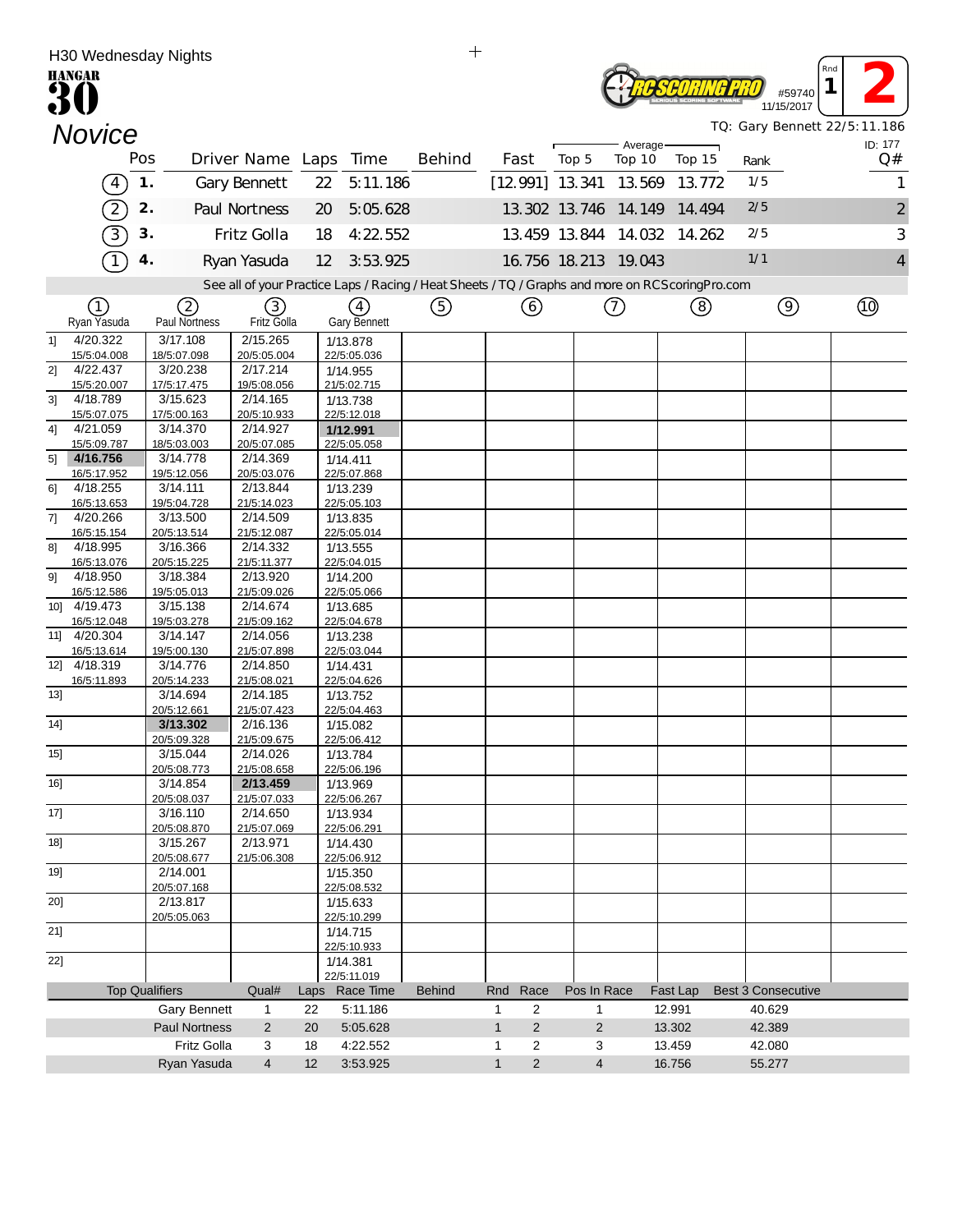| H30 Wednesday Nights          |     |                         |                                       |    |                          | $+$                                                                                               |                         |       |                      |        |      |                      | Rna                          |
|-------------------------------|-----|-------------------------|---------------------------------------|----|--------------------------|---------------------------------------------------------------------------------------------------|-------------------------|-------|----------------------|--------|------|----------------------|------------------------------|
| <b>HANGAR</b>                 |     |                         |                                       |    |                          |                                                                                                   |                         |       |                      |        |      | #59740<br>11/15/2017 |                              |
| Stock 1/12                    |     |                         |                                       |    |                          |                                                                                                   |                         |       |                      |        |      |                      | TQ: Brian Bodine 50/8:02.373 |
|                               | Pos |                         | Driver Name Laps Time                 |    |                          | <b>Behind</b>                                                                                     | Fast                    | Top 5 | Average-<br>Top 10   | Top 15 | Rank |                      | ID: 175<br>Q#                |
| $\left[5\right]$              | 1.  |                         | <b>Brian Bodine</b>                   | 50 | 8:02.373                 |                                                                                                   | 9.225                   | 9.295 | 9.344                | 9.376  | 2/5  |                      | 1                            |
| $\left(4\right)$              | 2.  |                         | Mni                                   | 50 | 8:03.366                 | 0.993                                                                                             | [9.171]                 | 9.334 | 9.381                | 9.413  | 1/5  |                      | $\overline{c}$               |
| 3)                            | 3.  |                         | <b>Todd Mason</b>                     | 49 | 8:05.460                 |                                                                                                   | 9.449                   | 9.521 | 9.583                | 9.649  | 2/5  |                      | 3                            |
|                               |     |                         |                                       |    |                          |                                                                                                   |                         |       |                      |        | 1/5  |                      |                              |
| $\widehat{\left(2\right)}$    | 4.  |                         | George Strichen                       | 46 | 8:05.934                 |                                                                                                   | 9.860                   | 9.980 | 10.067               | 10.136 |      |                      | $\overline{4}$               |
| T                             | 5.  |                         | Kyle Bradshaw                         | 45 | 8:01.956                 |                                                                                                   | 9.619                   | 9.898 | 10.056               | 10.176 | 1/5  |                      | 5                            |
| T                             | 6.  |                         | Alex Danilchik                        | 44 | 8:06.006                 |                                                                                                   |                         |       | 10.012 10.150 10.253 | 10.329 | 5/5  |                      | 6                            |
|                               |     |                         |                                       |    |                          | See all of your Practice Laps / Racing / Heat Sheets / TQ / Graphs and more on RCS coring Pro.com |                         |       |                      |        |      |                      |                              |
| ①<br>Alex Danilchik           |     | (2)<br>George Strichen  | $\left(3\right)$<br><b>Todd Mason</b> |    | $\left( 4\right)$<br>Mni | (5)<br><b>Brian Bodine</b>                                                                        | 6<br>Kyle Bradshaw      |       | $\left(  \right)$    | (8)    |      | $\circledcirc$       | $^{\circledR}$               |
| 6/10.810<br>11                |     | 5/10.248                | 3/10.113                              |    | 2/9.776                  | 1/9.296                                                                                           | 4/10.116                |       |                      |        |      |                      |                              |
| 45/8:06.045<br>21<br>6/10.221 |     | 47/8:01.075<br>5/10.505 | 48/8:05.028<br>3/9.648                |    | 50/8:08.489<br>2/9.541   | 52/8:03.006<br>1/9.422                                                                            | 48/8:05.076<br>4/9.890  |       |                      |        |      |                      |                              |
| 46/8:03.069                   |     | 47/8:07.625             | 49/8:04.012                           |    | 50/8:03.483              | 52/8:06.072                                                                                       | 48/8:00.024             |       |                      |        |      |                      |                              |
| 3]<br>6/10.472<br>46/8:03.483 |     | 5/10.653<br>46/8:01.062 | 3/9.624<br>50/8:09.666                |    | 2/9.171<br>51/8:04.033   | 1/9.331<br>52/8:06.002                                                                            | 4/10.149<br>48/8:02.056 |       |                      |        |      |                      |                              |
| 5/10.747<br>4]                |     | 6/11.912                | 3/9.503                               |    | 2/9.676                  | 1/9.301                                                                                           | 4/10.489                |       |                      |        |      |                      |                              |
| 46/8:05.875<br>5]<br>5/10.842 |     | 45/8:07.035<br>6/10.211 | 50/8:06.125<br>3/9.720                |    | 51/8:06.054<br>2/9.322   | 52/8:05.055<br>1/9.433                                                                            | 48/8:07.068<br>4/9.931  |       |                      |        |      |                      |                              |
| 46/8:08.428                   |     | 45/8:01.077             | 50/8:06.001                           |    | 51/8:04.398              | 52/8:06.512                                                                                       | 48/8:05.472             |       |                      |        |      |                      |                              |
| 61<br>5/10.799<br>46/8:09.823 |     | 6/10.508<br>45/8:00.003 | 3/9.569<br>50/8:04.833                |    | 2/9.757<br>51/8:06.054   | 1/9.225<br>52/8:05.042                                                                            | 4/10.472<br>48/8:08.004 |       |                      |        |      |                      |                              |
| 71<br>5/10.255                |     | 6/10.216                | 3/9.734                               |    | 2/9.388                  | 1/9.489                                                                                           | 4/9.619                 |       |                      |        |      |                      |                              |
| 46/8:07.271<br>8]<br>5/10.012 |     | 46/8:07.928<br>6/10.004 | 50/8:05.071<br>3/9.511                |    | 51/8:05.447<br>2/9.433   | 52/8:06.571<br>1/9.523                                                                            | 48/8:04.594<br>4/10.484 |       |                      |        |      |                      |                              |
| 46/8:03.092<br>9]<br>6/10.364 |     | 46/8:04.495<br>5/10.013 | 50/8:03.875<br>3/10.071               |    | 51/8:04.882<br>2/9.470   | 52/8:07.063<br>1/9.436                                                                            | 48/8:06.009<br>4/10.095 |       |                      |        |      |                      |                              |
| 46/8:03.102                   |     | 46/8:01.824             | 50/8:06.055                           |    | 51/8:04.067              | 52/8:07.991                                                                                       | 48/8:06.613             |       |                      |        |      |                      |                              |
| 10] 5/10.169<br>46/8:01.574   |     | 6/10.454<br>46/8:01.712 | 3/9.591<br>50/8:05.004                |    | 2/9.403<br>51/8:04.194   | 1/9.326<br>52/8:07.656                                                                            | 4/11.591<br>47/8:03.348 |       |                      |        |      |                      |                              |
| 11] 6/10.105                  |     | 5/9.860                 | 3/9.577                               |    | 2/9.418                  | 1/9.453                                                                                           | 4/10.456                |       |                      |        |      |                      |                              |
| 46/8:00.072<br>12] 6/11.376   |     | 47/8:09.569<br>5/10.036 | 50/8:04.818<br>3/9.645                |    | 51/8:03.850<br>2/9.440   | 52/8:07.996<br>1/9.944                                                                            | 47/8:04.057<br>4/10.489 |       |                      |        |      |                      |                              |
| 46/8:03.651                   |     | 47/8:08.095             | 50/8:04.625                           |    | 51/8:03.065              | 51/8:01.015                                                                                       | 47/8:04.805             |       |                      |        |      |                      |                              |
| 13] 6/11.785<br>46/8:08.166   |     | 5/10.878<br>47/8:09.884 | 3/9.762<br>50/8:04.884                |    | 2/9.575<br>51/8:03.099   | 1/9.452<br>51/8:01.086                                                                            | 4/11.006<br>47/8:07.317 |       |                      |        |      |                      |                              |
| 14] 6/11.667                  |     | 5/10.474                | 3/9.449                               |    | 2/9.577                  | 1/9.588                                                                                           | 4/10.382                |       |                      |        |      |                      |                              |
| 45/8:00.921<br>15] 6/10.894   |     | 47/8:10.042<br>5/10.313 | 50/8:04.484<br>3/9.889                |    | 51/8:04.317<br>2/9.419   | 51/8:01.658<br>1/9.474                                                                            | 47/8:07.356<br>4/10.330 |       |                      |        |      |                      |                              |
| 45/8:01.056                   |     | 47/8:09.677             | 50/8:04.007                           |    | 51/8:04.058              | 51/8:01.746                                                                                       | 47/8:07.233             |       |                      |        |      |                      |                              |
| 16] 6/10.949<br>45/8:02.259   |     | 5/10.301<br>47/8:09.358 | 3/10.008<br>50/8:05.656               |    | 1/9.431<br>51/8:03.862   | 2/10.739<br>51/8:05.870                                                                           | 4/10.500<br>47/8:07.625 |       |                      |        |      |                      |                              |
| 17] 6/10.445                  |     | 5/11.241                | 3/10.056                              |    | 1/9.451                  | 2/9.348                                                                                           | 4/10.238                |       |                      |        |      |                      |                              |
| 45/8:01.526<br>18] 6/10.458   |     | 46/8:01.187<br>5/10.248 | 50/8:06.676<br>3/9.948                |    | 51/8:03.075<br>1/9.687   | 51/8:05.034<br>2/9.435                                                                            | 47/8:07.251<br>4/11.014 |       |                      |        |      |                      |                              |
| 45/8:00.925<br>19] 6/10.520   |     | 46/8:00.623<br>5/10.145 | 50/8:07.277<br>3/9.816                |    | 51/8:04.033<br>1/9.646   | 51/8:05.123<br>2/9.554                                                                            | 47/8:08.930<br>4/10.652 |       |                      |        |      |                      |                              |
| 45/8:00.528                   |     | 47/8:10.333             | 50/8:07.447                           |    | 51/8:04.714              | 51/8:05.224                                                                                       | 47/8:09.542             |       |                      |        |      |                      |                              |
| 20] 6/10.649<br>45/8:00.465   |     | 4/10.306<br>47/8:10.045 | 3/9.831<br>50/8:07.675                |    | 1/9.552<br>51/8:04.831   | 2/9.498<br>51/8:05.188                                                                            | 5/10.950<br>46/8:00.355 |       |                      |        |      |                      |                              |
| 21] 6/10.558                  |     | 4/10.163                | 3/10.006                              |    | 2/9.660                  | 1/9.422                                                                                           | 5/9.955                 |       |                      |        |      |                      |                              |
| 45/8:00.214<br>22] 6/10.797   |     | 47/8:09.449<br>4/10.007 | 50/8:08.261<br>3/9.792                |    | 51/8:05.204<br>2/9.932   | 51/8:04.961<br>1/9.852                                                                            | 47/8:09.717<br>5/11.806 |       |                      |        |      |                      |                              |
| 45/8:00.456                   |     | 47/8:08.586             | 50/8:08.318                           |    | 51/8:06.192              | 51/8:05.751                                                                                       | 46/8:02.184             |       |                      |        |      |                      |                              |
| 23] 6/15.912<br>45/8:10.715   |     | 4/10.401<br>47/8:08.595 | 3/9.807<br>50/8:08.413                |    | 2/9.500<br>51/8:06.118   | 1/9.382<br>51/8:05.431                                                                            | 5/10.699<br>46/8:02.062 |       |                      |        |      |                      |                              |
| 24] 6/11.757                  |     | 4/10.017                | 3/9.896                               |    | 2/10.205                 | 1/9.531                                                                                           | 5/10.563                |       |                      |        |      |                      |                              |
| 44/8:01.036<br>25] 6/11.425   |     | 47/8:07.840<br>4/11.260 | 50/8:08.687<br>3/9.822                |    | 51/8:07.538<br>2/9.849   | 51/8:05.456<br>1/9.564                                                                            | 46/8:02.077<br>5/11.108 |       |                      |        |      |                      |                              |
| 44/8:02.222<br>26] 6/10.429   |     | 47/8:09.495<br>4/10.841 | 50/8:08.078<br>3/9.941                |    | 51/8:08.131              | 51/8:05.560                                                                                       | 46/8:03.883             |       |                      |        |      |                      |                              |
| 44/8:01.326                   |     | 47/8:10.282             | 50/8:09.096                           |    | 2/9.567<br>51/8:08.128   | 1/9.697<br>51/8:05.912                                                                            | 5/10.953<br>46/8:04.663 |       |                      |        |      |                      |                              |
| 27] 6/10.613<br>44/8:00.789   |     | 4/10.831<br>46/8:00.529 | 3/9.841<br>50/8:09.203                |    | 2/9.386<br>51/8:07.767   | 1/9.387<br>51/8:05.633                                                                            | 5/11.357<br>46/8:06.049 |       |                      |        |      |                      |                              |
|                               |     |                         |                                       |    |                          |                                                                                                   |                         |       |                      |        |      |                      |                              |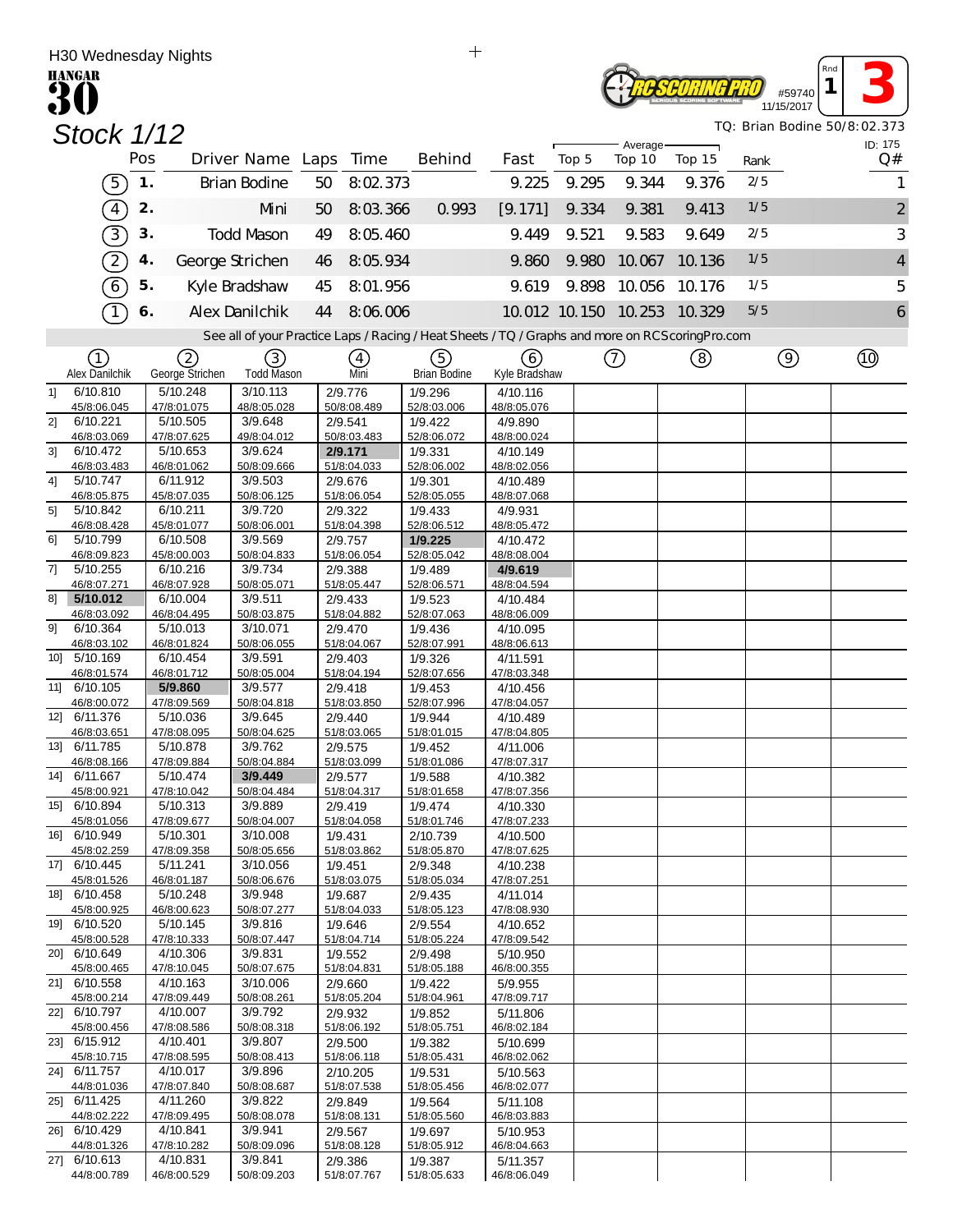| <b>介</b><br>Alex Danilchik  | 2<br>George Strichen    | ③<br><b>Todd Mason</b>  |      | Ð<br>Mni               | G)<br><b>Brian Bodine</b>    |              | (6)<br>Kyle Bradshaw    | $^\copyright$           | ⑧        | $\circledcirc$            | ⑩ |
|-----------------------------|-------------------------|-------------------------|------|------------------------|------------------------------|--------------|-------------------------|-------------------------|----------|---------------------------|---|
| 28] 6/11.267                | 4/10.385                | 3/9.831                 |      | 2/9.496                | 1/9.628                      |              | 5/11.469                |                         |          |                           |   |
| 44/8:01.328                 | 46/8:00.420             | 50/8:09.285             |      | 51/8:07.651            | 51/8:05.829                  |              | 46/8:07.534             |                         |          |                           |   |
| 29] 6/10.540                | 4/10.677                | 3/9.868                 |      | 2/9.569                | 1/9.566                      |              | 5/10.765                |                         |          |                           |   |
| 44/8:00.722                 | 46/8:00.795             | 50/8:09.431             |      | 51/8:07.665            | 51/8:05.906                  |              | 46/8:07.806             |                         |          |                           |   |
| 30] 6/11.099                | 4/10.986                | 3/10.141                |      | 2/9.625                | 1/9.678                      |              | 5/10.236                |                         |          |                           |   |
| 44/8:00.978                 | 46/8:01.604             | 49/8:00.216             |      | 51/8:07.764            | 51/8:06.149                  |              | 46/8:07.232             |                         |          |                           |   |
| 31] 6/14.981                | 4/10.276                | 3/9.968                 |      | 2/9.659                | 1/9.523                      |              | 5/11.035                |                         |          |                           |   |
| 44/8:06.725                 | 46/8:01.323             | 49/8:00.484             |      | 51/8:07.921            | 51/8:06.145                  |              | 46/8:07.896             |                         |          |                           |   |
| 32] 6/11.972                | 4/10.367                | 3/9.894                 |      | 2/9.743                | 1/9.859                      |              | 5/10.529                |                         |          |                           |   |
| 44/8:07.973                 | 46/8:01.188             | 49/8:00.613             |      | 51/8:08.197            | 51/8:06.667                  |              | 46/8:07.786             |                         |          |                           |   |
| 33]<br>6/10.726             | 4/11.123                | 3/9.918                 |      | 2/9.729                | 1/10.549                     |              | 5/10.523                |                         |          |                           |   |
| 44/8:07.493                 | 46/8:02.107             | 49/8:00.779             |      | 51/8:08.440            | 51/8:08.209                  |              | 46/8:07.669             |                         |          |                           |   |
| 34] 6/10.290                | 4/10.427                | 3/9.872                 |      | 2/9.733                | 1/9.552                      |              | 5/10.617                |                         |          |                           |   |
| 44/8:06.471                 | 46/8:02.039<br>4/10.567 | 49/8:00.862<br>3/10.064 |      | 51/8:08.685            | 51/8:08.019                  |              | 46/8:07.694             |                         |          |                           |   |
| 35] 6/10.458<br>44/8:05.709 | 46/8:02.145             | 49/8:01.222             |      | 2/9.802<br>51/8:09.002 | 1/9.764<br>51/8:08.463       |              | 5/11.139<br>46/8:08.401 |                         |          |                           |   |
| 36] 6/10.914                | 4/10.974                | 3/9.982                 |      |                        |                              |              |                         |                         |          |                           |   |
| 44/8:05.564                 | 46/8:02.782             | 49/8:01.438             |      | 1/9.479<br>51/8:08.849 | 2/9.851<br>51/8:08.849       |              | 5/10.550                |                         |          |                           |   |
| 37] 6/10.245                | 4/10.384                | 3/9.870                 |      | 2/9.844                | 1/9.766                      |              | 46/8:08.315<br>5/12.226 |                         |          |                           |   |
| 44/8:04.618                 | 46/8:02.639             | 49/8:01.497             |      | 51/8:09.200            | 51/8:09.103                  |              | 46/8:10.310             |                         |          |                           |   |
| 38] 6/12.435                | 4/10.521                | 3/10.001                |      | 1/9.632                | 2/9.727                      |              | 5/11.702                |                         |          |                           |   |
| 44/8:06.269                 | 46/8:02.673             | 49/8:01.721             |      | 51/8:09.251            | 51/8:09.277                  |              | 45/8:00.896             |                         |          |                           |   |
| 6/11.742<br>39]             | 4/11.641                | 3/9.909                 |      | 2/9.891                | 1/9.848                      |              | 5/10.348                |                         |          |                           |   |
| 44/8:07.046                 | 46/8:04.026             | 49/8:01.820             |      | 50/8:00.038            | 50/8:00.012                  |              | 45/8:00.496             |                         |          |                           |   |
| 40] 6/10.556                | 4/10.464                | 3/10.022                |      | 1/9.523                | 2/9.652                      |              | 5/10.894                |                         |          |                           |   |
| 44/8:06.486                 | 46/8:03.966             | 49/8:02.049             |      | 51/8:09.549            | 50/8:00.075                  |              | 45/8:00.746             |                         |          |                           |   |
| 41] 6/10.523                | 4/10.995                | 3/10.025                |      | 1/9.939                | 2/9.872                      |              | 5/10.458                |                         |          |                           |   |
| 44/8:05.910                 | 46/8:04.492             | 49/8:02.279             |      | 50/8:00.365            | 50/8:00.414                  |              | 45/8:00.501             |                         |          |                           |   |
| 6/12.148<br>42]             | 4/10.658                | 3/10.094                |      | 1/9.788                | 2/9.949                      |              | 5/10.448                |                         |          |                           |   |
| 44/8:07.069                 | 46/8:04.631             | 49/8:02.568             |      | 50/8:00.571            | 50/8:00.821                  |              | 45/8:00.246             |                         |          |                           |   |
| 43] 6/10.503                | 4/11.244                | 3/10.381                |      | 2/10.536               | 1/9.965                      |              | 5/10.634                |                         |          |                           |   |
| 44/8:06.486                 | 46/8:05.396             | 49/8:03.174             |      | 50/8:01.651            | 50/8:01.220                  |              | 45/8:00.212             |                         |          |                           |   |
| 6/10.577<br>44]             | 4/10.645                | 3/10.060                |      | 2/9.971                | 1/9.720                      |              | 5/12.304                |                         |          |                           |   |
| 44/8:06.001                 | 46/8:05.488             | 49/8:03.396             |      | 50/8:02.034            | 50/8:01.329                  |              | 45/8:01.878             |                         |          |                           |   |
| 45]                         | 4/10.657                | 3/9.939                 |      | 2/9.739                | 1/9.782                      |              | 5/10.785                |                         |          |                           |   |
|                             | 46/8:05.596             | 49/8:03.477             |      | 50/8:02.144            | 50/8:01.005                  |              | 45/8:01.096             |                         |          |                           |   |
| 46]                         | 4/10.897                | 3/10.173                |      | 2/9.652                | 1/9.709                      |              |                         |                         |          |                           |   |
|                             | 46/8:05.093             | 49/8:03.800             |      | 50/8:02.152            | 50/8:01.586                  |              |                         |                         |          |                           |   |
| 47]                         |                         | 3/10.126                |      | 2/9.888                | 1/9.744                      |              |                         |                         |          |                           |   |
|                             |                         | 49/8:04.067             |      | 50/8:02.414            | 50/8:01.712                  |              |                         |                         |          |                           |   |
| 48]                         |                         | 3/10.974                |      | 2/9.670                | 1/9.830                      |              |                         |                         |          |                           |   |
|                             |                         | 49/8:05.181             |      | 50/8:02.437            | 50/8:01.916                  |              |                         |                         |          |                           |   |
| 49]                         |                         | 3/10.178                |      | 2/10.057               | 1/9.774                      |              |                         |                         |          |                           |   |
|                             |                         | 49/8:05.046             |      | 50/8:02.857            | 50/8:02.051                  |              |                         |                         |          |                           |   |
| 50]                         |                         |                         |      | 2/10.169               | 1/9.963                      |              |                         |                         |          |                           |   |
|                             | <b>Top Qualifiers</b>   | Qual#                   |      | 50/8:03.037            | 50/8:02.037<br><b>Behind</b> | Rnd          | Race                    | Pos In Race             | Fast Lap | <b>Best 3 Consecutive</b> |   |
|                             |                         |                         | Laps | Race Time              |                              |              |                         |                         |          |                           |   |
|                             | <b>Brian Bodine</b>     | $\mathbf{1}$            | 50   | 8:02.373               |                              | $\mathbf{1}$ | 3                       | $\mathbf{1}$            | 9.225    | 27.959                    |   |
|                             | Mini                    | $\overline{2}$          | 50   | 8:03.366               | 0.993                        | $\mathbf{1}$ | 3                       | $\overline{2}$          | 9.171    | 28.169                    |   |
|                             | <b>Todd Mason</b>       | 3                       | 49   | 8:05.460               |                              | 1            | 3                       | 3                       | 9.449    | 28.775                    |   |
|                             | George Strichen         | $\overline{4}$          | 46   | 8:05.934               |                              | $\mathbf{1}$ | 3                       | $\overline{\mathbf{4}}$ | 9.860    | 30.233                    |   |
|                             | Kyle Bradshaw           | 5                       | 45   | 8:01.956               |                              | 1            | 3                       | 5                       | 9.619    | 30.022                    |   |
|                             |                         |                         |      |                        |                              |              |                         |                         |          |                           |   |
|                             | Alex Danilchik          | 6                       | 44   | 8:06.006               |                              | $\mathbf{1}$ | 3                       | 6                       | 10.012   | 30.545                    |   |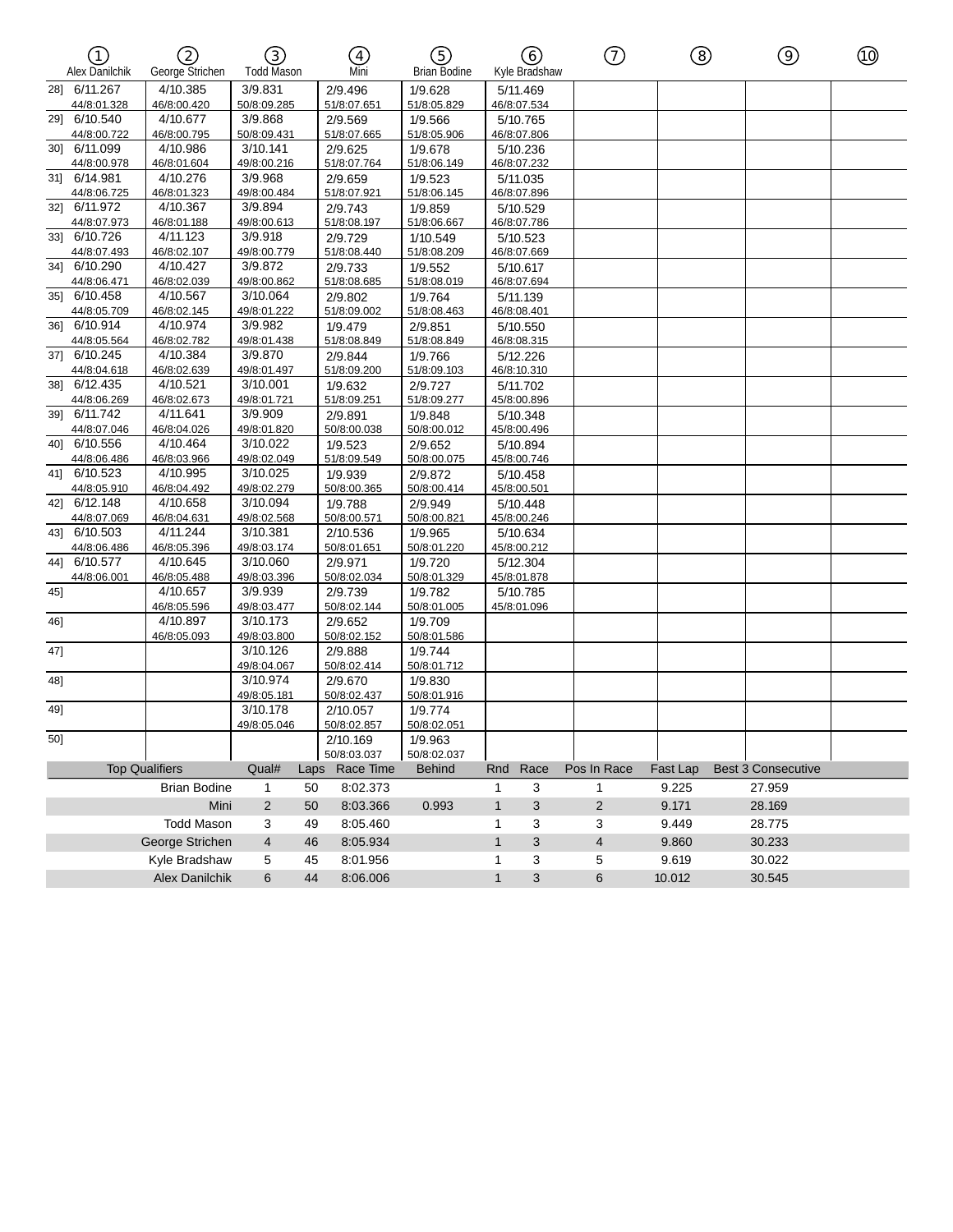| H30 Wednesday Nights |     |                         |                                                                                                   |               |                         | $+$    |         |               |                             |        |             |                |                                |
|----------------------|-----|-------------------------|---------------------------------------------------------------------------------------------------|---------------|-------------------------|--------|---------|---------------|-----------------------------|--------|-------------|----------------|--------------------------------|
| <b>HANGAR</b>        |     |                         |                                                                                                   |               |                         |        |         |               |                             |        |             | #59740         | Rnd                            |
|                      |     |                         |                                                                                                   |               |                         |        |         |               |                             |        |             | 11/15/2017     | TQ: Jake Danilchik 30/5:06.995 |
| <b>Stock Touring</b> |     |                         |                                                                                                   |               |                         |        |         |               | Average-                    |        |             |                | ID: 173                        |
|                      | Pos |                         | Driver Name Laps Time                                                                             |               |                         | Behind | Fast    | Top 5         | Top 10                      | Top 15 | Rank<br>2/3 |                | Q#                             |
| $\left(3\right)$     | 1.  |                         | Jake Danilchik                                                                                    | 30            | 5:06.995                |        | [9.804] | 9.871         | 9.929                       | 9.976  |             |                | 1                              |
| $\boxed{2}$          | 2.  |                         | Mni                                                                                               | 29            | 5:05.949                |        |         | 10.030 10.077 | 10.111                      | 10.145 | 1/5         |                | $\overline{c}$                 |
| $\widehat{4}$        | 3.  |                         | Jesse Anderson                                                                                    | 28            | 5:05.859                |        |         |               | 10.043 10.213 10.319 10.410 |        | 1/5         |                | 3                              |
|                      | 4.  |                         | <b>Alvin Nucum</b>                                                                                | $\mathcal{O}$ |                         |        |         |               |                             |        | 3/2         |                | $\overline{4}$                 |
|                      |     |                         | See all of your Practice Laps / Racing / Heat Sheets / TQ / Graphs and more on RCS coring Pro.com |               |                         |        |         |               |                             |        |             |                |                                |
| (1)<br>Alvin Nucum   |     | (2)<br>Mni              | 3<br>Jake Danilchik                                                                               |               | (4)<br>Jesse Anderson   | ⑤      | ⓒ       |               | ⑦                           | (8)    |             | $\circledcirc$ | (10)                           |
| 1]                   |     | 2/10.030<br>30/5:00.009 | 1/9.971<br>31/5:09.007                                                                            |               | 3/10.465<br>29/5:03.034 |        |         |               |                             |        |             |                |                                |
| 2]                   |     | 2/10.342                | 1/10.168                                                                                          |               | 3/10.368                |        |         |               |                             |        |             |                |                                |
| 3]                   |     | 30/5:05.055<br>2/10.084 | 30/5:02.001<br>1/9.834                                                                            |               | 29/5:02.035<br>3/11.527 |        |         |               |                             |        |             |                |                                |
|                      |     | 30/5:04.006             | 31/5:09.069                                                                                       |               | 28/5:02.026             |        |         |               |                             |        |             |                |                                |
| 4]                   |     | 2/10.105<br>30/5:04.002 | 1/9.959<br>31/5:09.457                                                                            |               | 3/10.205<br>29/5:08.056 |        |         |               |                             |        |             |                |                                |
| 5]                   |     | 3/13.078                | 1/10.176                                                                                          |               | 2/10.504                |        |         |               |                             |        |             |                |                                |
| 6]                   |     | 28/5:00.384<br>3/10.194 | 30/5:00.066<br>1/10.080                                                                           |               | 29/5:07.806<br>2/10.175 |        |         |               |                             |        |             |                |                                |
|                      |     | 29/5:08.511             | 30/5:00.095                                                                                       |               | 29/5:05.066             |        |         |               |                             |        |             |                |                                |
| 7]                   |     | 3/10.108<br>29/5:06.322 | 1/9.917<br>30/5:00.471                                                                            |               | 2/10.308<br>29/5:04.707 |        |         |               |                             |        |             |                |                                |
| 8]                   |     | 3/10.126<br>29/5:04.753 | 1/10.152<br>30/5:00.975                                                                           |               | 2/10.378<br>29/5:04.246 |        |         |               |                             |        |             |                |                                |
| 9]                   |     | 2/10.200                | 1/9.880                                                                                           |               | 3/11.446                |        |         |               |                             |        |             |                |                                |
| 10                   |     | 29/5:03.758<br>2/10.357 | 30/5:00.466<br>1/10.048                                                                           |               | 29/5:07.335<br>3/10.522 |        |         |               |                             |        |             |                |                                |
| 11]                  |     | 29/5:03.398<br>2/10.218 | 30/5:00.057<br>1/10.099                                                                           |               | 29/5:07.011<br>3/10.338 |        |         |               |                             |        |             |                |                                |
|                      |     | 29/5:02.076             | 30/5:00.763                                                                                       |               | 29/5:06.450             |        |         |               |                             |        |             |                |                                |
| 12]                  |     | 2/11.950<br>29/5:06.409 | 1/10.047<br>30/5:00.825                                                                           |               | 3/12.171<br>29/5:10.324 |        |         |               |                             |        |             |                |                                |
| 13]                  |     | 2/10.186                | 1/11.052                                                                                          |               | 3/10.695                |        |         |               |                             |        |             |                |                                |
| 14]                  |     | 29/5:05.570<br>2/10.271 | 30/5:03.184<br>1/10.188                                                                           |               | 29/5:10.003<br>3/10.973 |        |         |               |                             |        |             |                |                                |
|                      |     | 29/5:05.017             | 30/5:03.364                                                                                       |               | 28/5:00.014             |        |         |               |                             |        |             |                |                                |
| 15]                  |     | 2/10.060<br>29/5:04.132 | 1/10.233<br>30/5:03.006                                                                           |               | 3/10.814<br>28/5:00.328 |        |         |               |                             |        |             |                |                                |
| 16]                  |     | 2/11.310                | 1/10.332                                                                                          |               | 3/10.602                |        |         |               |                             |        |             |                |                                |
| $17$ ]               |     | 29/5:05.623<br>2/10.200 | 30/5:04.012<br>1/10.149                                                                           |               | 28/5:00.107<br>3/11.436 |        |         |               |                             |        |             |                |                                |
| 18]                  |     | 29/5:05.045<br>2/11.537 | 30/5:04.023<br>1/13.228                                                                           |               | 28/5:01.296             |        |         |               |                             |        |             |                |                                |
|                      |     | 29/5:06.691             | 30/5:09.183                                                                                       |               | 3/10.411<br>28/5:00.751 |        |         |               |                             |        |             |                |                                |
| $19$ ]               |     | 2/10.108<br>29/5:05.965 | 1/10.257<br>30/5:09.110                                                                           |               | 3/10.043<br>29/5:10.422 |        |         |               |                             |        |             |                |                                |
| 20]                  |     | 2/10.451                | 1/10.024                                                                                          |               | 3/11.247                |        |         |               |                             |        |             |                |                                |
| 21]                  |     | 29/5:05.819<br>2/10.108 | 30/5:08.685<br>1/10.283                                                                           |               | 28/5:00.482<br>3/11.434 |        |         |               |                             |        |             |                |                                |
| 22]                  |     | 29/5:05.218<br>2/10.197 | 30/5:08.685<br>1/9.922                                                                            |               | 28/5:01.413             |        |         |               |                             |        |             |                |                                |
|                      |     | 29/5:04.079             | 30/5:08.181                                                                                       |               | 3/11.762<br>28/5:02.068 |        |         |               |                             |        |             |                |                                |
| 23]                  |     | 2/11.393<br>29/5:05.899 | 1/10.078<br>30/5:07.930                                                                           |               | 3/10.613<br>28/5:02.448 |        |         |               |                             |        |             |                |                                |
| 24]                  |     | 2/10.285                | 1/9.804                                                                                           |               | 3/10.614                |        |         |               |                             |        |             |                |                                |
| 25]                  |     | 29/5:05.587<br>2/10.256 | 30/5:07.035<br>1/10.107                                                                           |               | 28/5:02.225<br>3/10.712 |        |         |               |                             |        |             |                |                                |
|                      |     | 29/5:05.254             | 30/5:07.188                                                                                       |               | 28/5:02.131             |        |         |               |                             |        |             |                |                                |
| 26]                  |     | 2/11.602<br>29/5:06.463 | 1/10.488<br>30/5:07.476                                                                           |               | 3/14.704<br>28/5:06.352 |        |         |               |                             |        |             |                |                                |
| 27]                  |     | 2/10.479<br>29/5:06.358 | 1/10.225<br>30/5:07.444                                                                           |               | 3/10.778<br>28/5:06.185 |        |         |               |                             |        |             |                |                                |
| 28]                  |     | 2/10.418                | 1/10.001                                                                                          |               | 3/10.614                |        |         |               |                             |        |             |                |                                |
| 29]                  |     | 29/5:06.208<br>2/10.296 | 30/5:07.178<br>1/10.314                                                                           |               | 28/5:05.086             |        |         |               |                             |        |             |                |                                |
|                      |     | 29/5:05.095             | 30/5:07.262                                                                                       |               |                         |        |         |               |                             |        |             |                |                                |